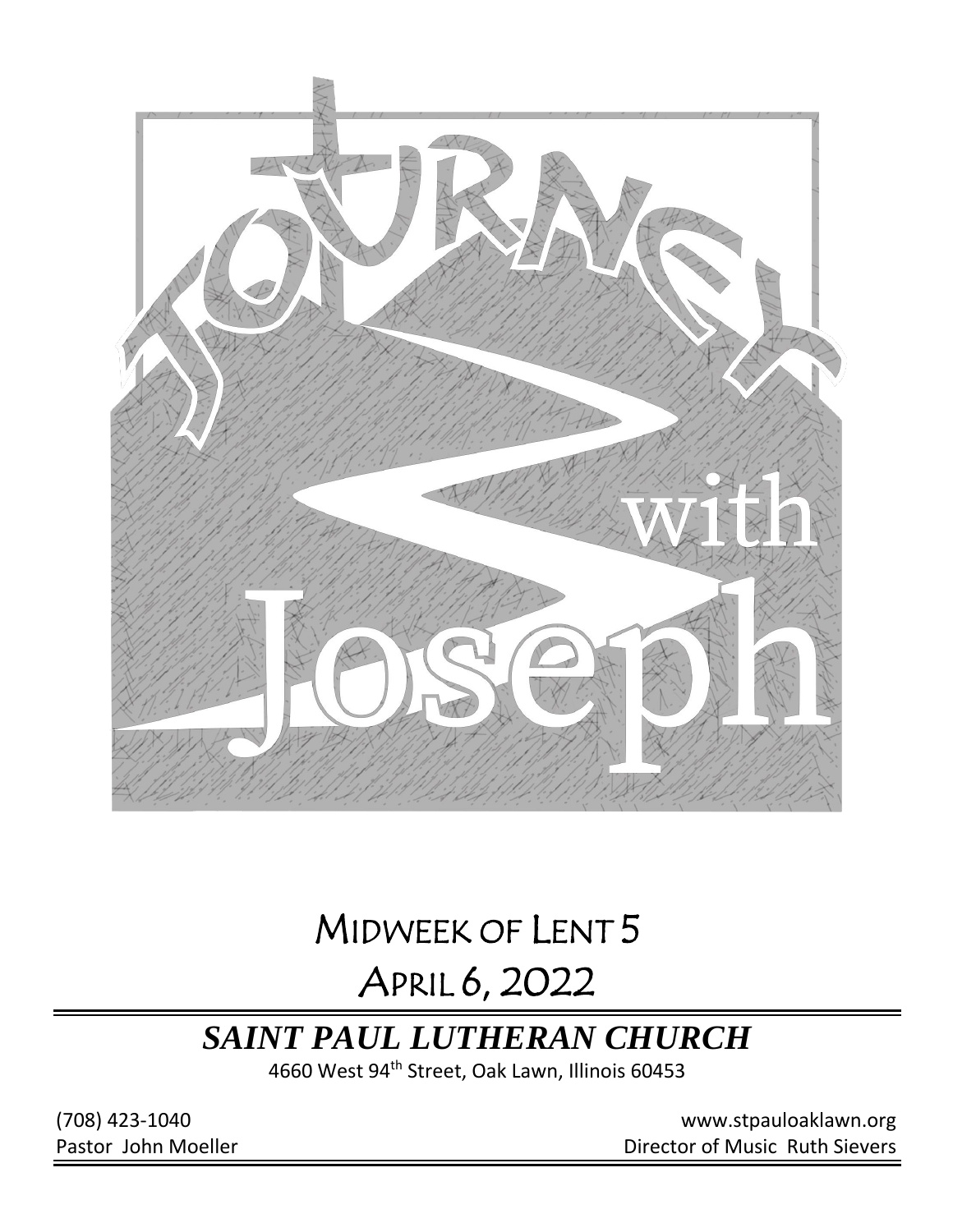## MIDWEEK OF LENT 5

Are you the type of person who has a plan for the day, the week, and the foreseeable future? Goals are made, tasks are determined, and time is set aside, all so things go "according to plan." But what happens when things don't go as we anticipate? What happens when a wrench is thrown in—when we realize the plans will not come to fruition? When Joseph was a young boy, we do not know what his plans were for his life ahead. We can be confident they did not include being sold into slavery by his brothers, his father believing him dead, spending time in an Egyptian prison after being falsely accused of a crime, being Pharaoh's right-hand man over the land of Egypt, and saving the area lands from famine with food stored from a dream the Lord gave Pharaoh. But they were part of the Lord's plans in and through him. Though we will not follow the same plan as Joseph in our lives, whether our minor or major things go according to our plans, we take heart that God still has a plan for our lives. That plan begins, ends, and is found through Christ alone and in His cross to which we follow in this Lenten time and each day.

### **Opening Hymn** #433 1 Glory be to Jesus, Who in bitter pains Poured for me the lifeblood From His sacred veins! 2 Grace and life eternal In that blood I find; Blest be His compassion, Infinitely kind! 3 Blest through endless ages Be the precious stream Which from endless torment Did the world redeem! 4 Abel's blood for vengeance Pleaded to the skies; But the blood of Jesus For our pardon cries. 5 Oft as earth exulting Wafts its praise on high, Angel hosts rejoicing Make their glad reply. 6 Lift we, then, our voices, Swell the mighty flood; Louder still and louder Praise the precious blood!

### *Text: Italian, c. 18th cent.; tr. Edward Caswall, 1814– 78, alt. Text: Public domain*

### **Invocation**

- **P** In the name of the Father and of the  $\pm$  Son and of the Holy Spirit.
- C **Amen.**

### **Opening Sentences** *Psalm 105:1–6; Psalm 105:16–22*

- $\mathbf{P}$  In this Lenten season, we continue our journey with Joseph
- C **and come to the cross of Christ on Calvary.**
- $\boxed{\mathbf{P}}$  Our journey with Joseph draws to a close as he reveals his identity to his brothers in Egypt. Through many events of injustice, unfairness, silence, waiting, and ultimately being raised up in the land, God had a plan. We respond with the psalmist: Oh give thanks to the LORD; call upon His name; make known His deeds among the peoples!
- C **Sing to Him, sing praises to Him; tell of all His wondrous works!**
- **P** Glory in His holy name; let the hearts of those who seek the Lord rejoice!
- C **Seek the LORD and His strength; seek His presence continually!**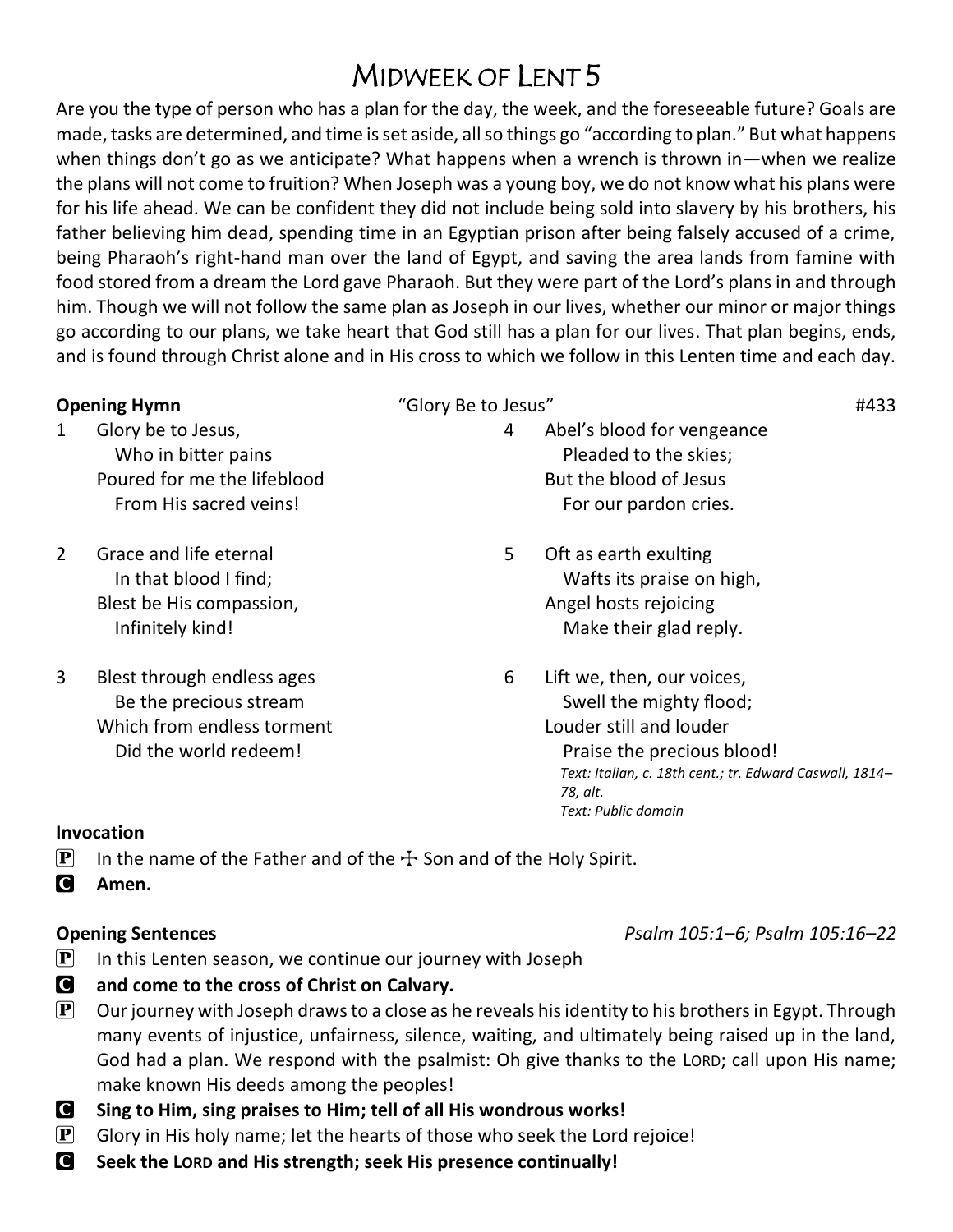- **P** Remember the wondrous works that He has done, His miracles, and the judgments He uttered,
- C **O offspring of Abraham, His servant, children of Jacob, His chosen ones!**
- $\left| \mathbf{P} \right|$  When He summoned a famine on the land and broke all supply of bread,
- C **He had sent a man ahead of them, Joseph, who was sold as a slave.**
- $\left| \mathbf{P} \right|$  His feet were hurt with fetters; his neck was put in a collar of iron;
- C **until what he had said came to pass, the word of the LORD tested him.**
- $\mathbf{P}$  The king sent and released him; the ruler of the peoples set him free;
- C **he made him lord of his house and ruler of all his possessions,**
- $\left| \mathbf{P} \right|$  to bind his princes at his pleasure and to teach his elders wisdom.

### **Confession and Absolution** *Psalm 105:1–6, adapted*

- $\mathbf{P}$  As we come before the Lord, in Lenten reflection and in humble faith, we bring before Him our sins and sorrows, our faults and failings.
- C **I, a poor, miserable sinner, confess unto You all my sins and iniquities with which I have ever offended You and justly deserved Your temporal and eternal punishment. But I am heartily sorry for them and sincerely repent of them, and I pray You of Your boundless mercy and for the sake of the holy, innocent, bitter sufferings and death of Your beloved Son, Jesus Christ, to be gracious and merciful to me, a poor, sinful being.**
- $\mathbf{P}$  God's plan for Joseph's life was nourishment and land for God's people, forgiveness and reconciliation for his brothers, and a foreshadowing of the One who would fulfill the perfect plan of redemption for us and for this world. Though our plans change, God's perfect plan ends in victory. God's plan is our Savior. Almighty God in His mercy has given His Son to die for you, and for His sake forgives you all your sins. As a called and ordained servant of Christ, and by His authority, I therefore forgive you all your sins in the name of the Father and of the  $\pm$  Son and of the Holy Spirit.

C **Amen.**

# $H$  WORD  $H$

### **Prayer of the Day**

- $\left| \mathbf{P} \right|$  The Lord be with you.
- C **And also with you.**
- $\mathbf{P}$  Let us pray. Lord Jesus Christ, as we journey with Joseph together in this Lenten season, we are reminded that amid interruptions, injustices, inequity, and iniquity, Your plan for Your people is perfect and infallible, even to Your sacrificial death on the cross. Grant us the eyes to see You lead, the hearts to trust Your Word, and the faith to cling to Your promises of present and eternal plans for us, for You live and reign with the Father and the Holy Spirit, one God, now and forever.
- C **Amen.**

### *We are seated*

**Old Testament**  $\ddot{\textbf{F}}$  Joseph Provides for His Brothers and Family  $\ddot{\textbf{F}}$  *Genesis 45:1-15*  $\Box$  The Old Testament reading continues the narrative of Joseph from Genesis, chapter forty-five:

<sup>1</sup>Then Joseph could not control himself before all those who stood by him. He cried, "Make everyone go out from me." So no one stayed with him when Joseph made himself known to his brothers.  $2$ And he wept aloud, so that the Egyptians heard it, and the household of Pharaoh heard it. <sup>3</sup>And Joseph said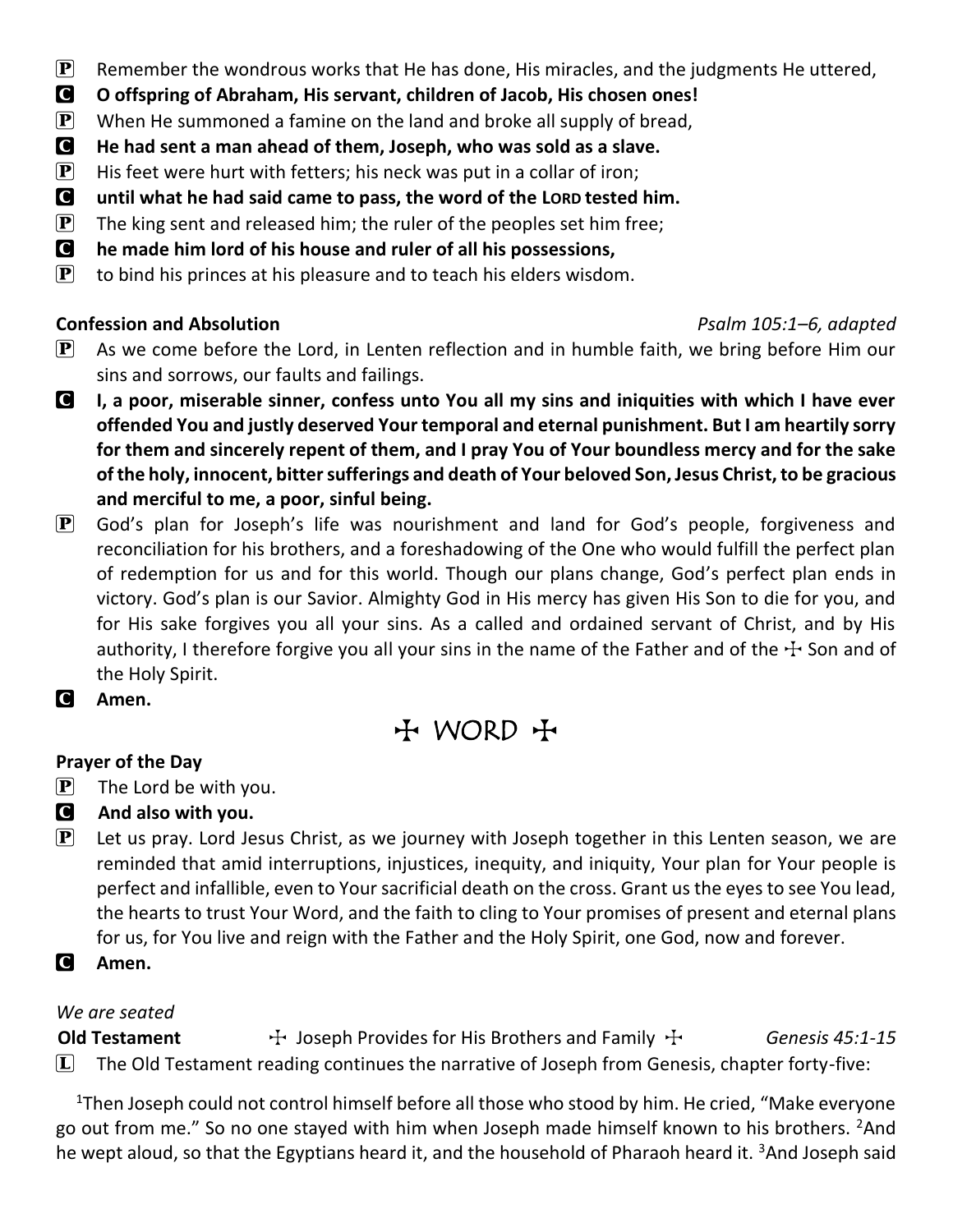to his brothers, "I am Joseph! Is my father still alive?" But his brothers could not answer him, for they were dismayed at his presence. <sup>4</sup>So Joseph said to his brothers, "Come near to me, please." And they came near. And he said, "I am your brother, Joseph, whom you sold into Egypt. <sup>5</sup>And now do not be distressed or angry with yourselves because you sold me here, for God sent me before you to preserve life. <sup>6</sup>For the famine has been in the land these two years, and there are yet five years in which there will be neither plowing nor harvest.  $<sup>7</sup>$  And God sent me before you to preserve for you a remnant on</sup> earth, and to keep alive for you many survivors. <sup>8</sup>So it was not you who sent me here, but God. He has made me a father to Pharaoh, and lord of all his house and ruler over all the land of Egypt. <sup>9</sup>Hurry and go up to my father and say to him, 'Thus says your son Joseph, God has made me lord of all Egypt. Come down to me; do not tarry. <sup>10</sup>You shall dwell in the land of Goshen, and you shall be near me, you and your children and your children's children, and your flocks, your herds, and all that you have. <sup>11</sup>There I will provide for you, for there are yet five years of famine to come, so that you and your household, and all that you have, do not come to poverty.' <sup>12</sup>And now your eyes see, and the eyes of my brother Benjamin see, that it is my mouth that speaks to you. <sup>13</sup>You must tell my father of all my honor in Egypt, and of all that you have seen. Hurry and bring my father down here." <sup>14</sup>Then he fell upon his brother Benjamin's neck and wept, and Benjamin wept upon his neck. <sup>15</sup>And he kissed all his brothers and wept upon them. After that his brothers talked with him.

- $\mathbf{P}$  This is the Word of the Lord.
- C **Thanks be to God.**

### *Stand*

Holy Gospel: **The Crucifixion Ty Example 23:26-43** 

 $\mathbf{P}$  The Holy Gospel according to St. Luke, the twenty-third chapter.

### **G** Glory to You, O Lord.

 $26$ And as they led him away, they seized one Simon of Cyrene, who was coming in from the country, and laid on him the cross, to carry it behind Jesus. <sup>27</sup>And there followed him a great multitude of the people and of women who were mourning and lamenting for him. <sup>28</sup>But turning to them Jesus said, "Daughters of Jerusalem, do not weep for me, but weep for yourselves and for your children. <sup>29</sup>For behold, the days are coming when they will say, 'Blessed are the barren and the wombs that never bore and the breasts that never nursed!' <sup>30</sup>Then they will begin to say to the mountains, 'Fall on us,' and to the hills, 'Cover us.' <sup>31</sup>For if they do these things when the wood is green, what will happen when it is dry?" <sup>32</sup>Two others, who were criminals, were led away to be put to death with him. <sup>33</sup>And when they came to the place that is called The Skull, there they crucified him, and the criminals, one on his right and one on his left. <sup>34</sup>And Jesus said, "Father, forgive them, for they know not what they do." And they cast lots to divide his garments. <sup>35</sup>And the people stood by, watching, but the rulers scoffed at him, saying, "He saved others; let him save himself, if he is the Christ of God, his Chosen One!" <sup>36</sup>The soldiers also mocked him, coming up and offering him sour wine <sup>37</sup>and saying, "If you are the King of the Jews, save yourself!" <sup>38</sup>There was also an inscription over him, "This is the King of the Jews." <sup>39</sup>One of the criminals who were hanged railed at him, saying, "Are you not the Christ? Save yourself and us!" <sup>40</sup>But the other rebuked him, saying, "Do you not fear God, since you are under the same sentence of condemnation? <sup>41</sup>And we indeed justly, for we are receiving the due reward of our deeds; but this man has done nothing wrong." <sup>42</sup>And he said, "Jesus, remember me when you come into your kingdom."  $43$ And he said to him, "Truly, I say to you, today you will be with me in Paradise."

 $\left| \mathbf{P} \right|$  This is the Gospel of the Lord.

C **Praise to You, O Christ.**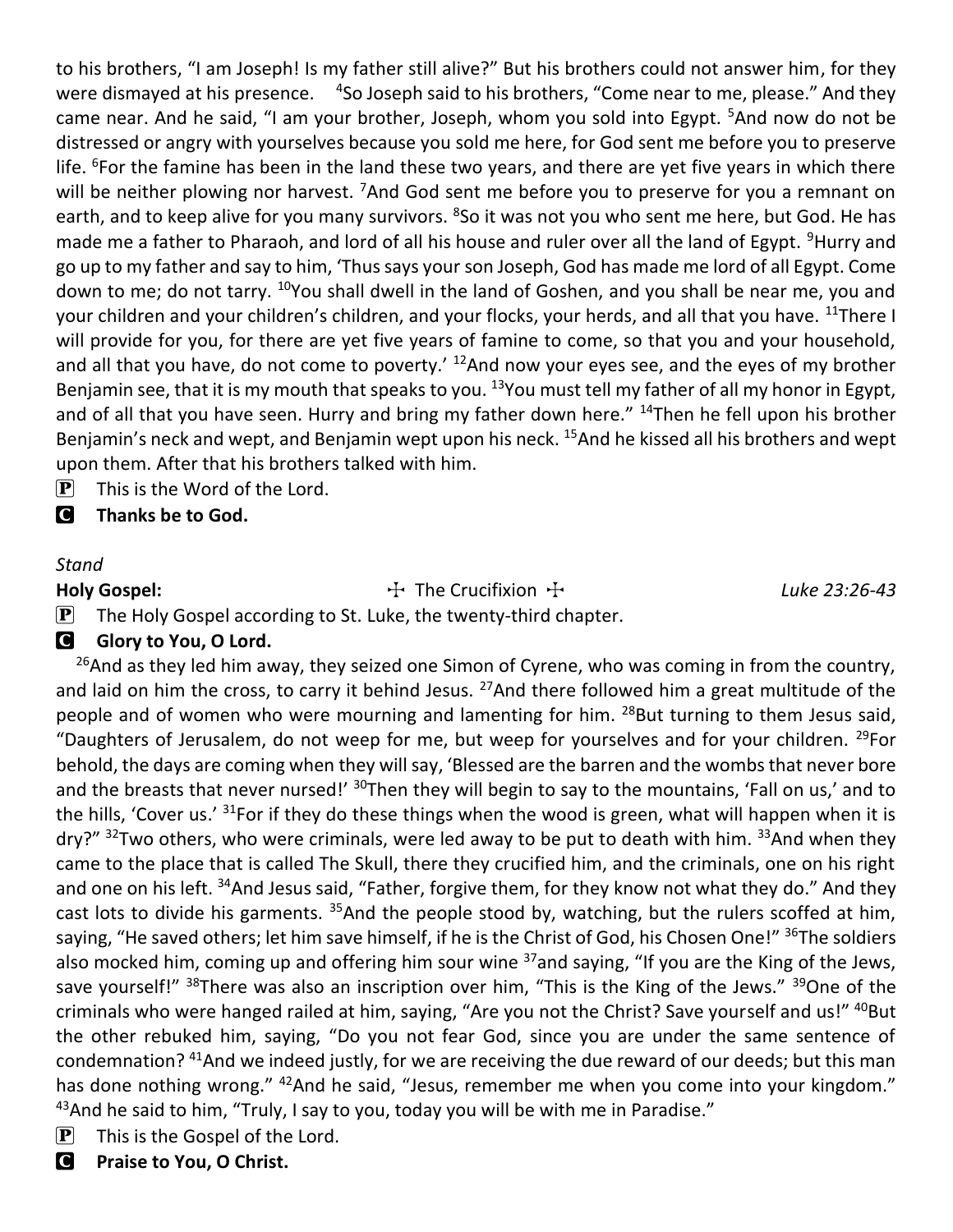### **Confession of Faith** *Apostles' Creed*

- C **I believe in God, the Father Almighty,**
- **maker of heaven and earth. And in Jesus Christ, His only Son, our Lord, who was conceived by the Holy Spirit, born of the virgin Mary, suffered under Pontius Pilate, was crucified, died and was buried. He descended into hell.**
	- **The third day He rose again from the dead.**
- **He ascended into heaven and sits at the right hand of God the Father Almighty. From thence He will come to judge the living and the dead. I believe in the Holy Spirit, the holy Christian Church, the communion of saints, the forgiveness of sins, the resurrection of the body, and the life** T **everlasting. Amen**

### *We are seated*

**Sermon Hymn** "Come to Calvary's Holy Mountain" **#435** 

- 1 Come to Calv'ry's holy mountain, Sinners, ruined by the fall; Here a pure and healing fountain Flows for you, for me, for all, In a full, perpetual tide, Opened when our Savior died.
- 2 Come in poverty and meanness, Come defiled, without, within; From infection and uncleanness, From the leprosy of sin, Wash your robes and make them white; Ye shall walk with God in light.
- 3 Come in sorrow and contrition, Wounded, impotent, and blind; Here the guilty, free remission, Here the troubled, peace may find. Health this fountain will restore; They that drink shall thirst no more.
- 4 They that drink shall live forever; 'Tis a soul-renewing flood. God is faithful; God will never Break His covenant of blood, Signed when our Redeemer died, Sealed when He was glorified. *Text: James Montgomery, 1771–1854, alt. Text: Public domain*

### **Sermon**

### **Prayer of the Church**

**Offerings***—may be left in the offering plates near the doors as you leave. Those worshipping at home may continue to mail or drop off offerings at the church office, and on-line giving always available on our website for everyone. For those worshipping with us at home, we continue to pray God's blessing and look forward to us all being together again here in God's house.*

### **Lord's Prayer**

- **P** Lord, remember us in Your kingdom and teach us to pray...
- C **Our Father, who art in heaven…**